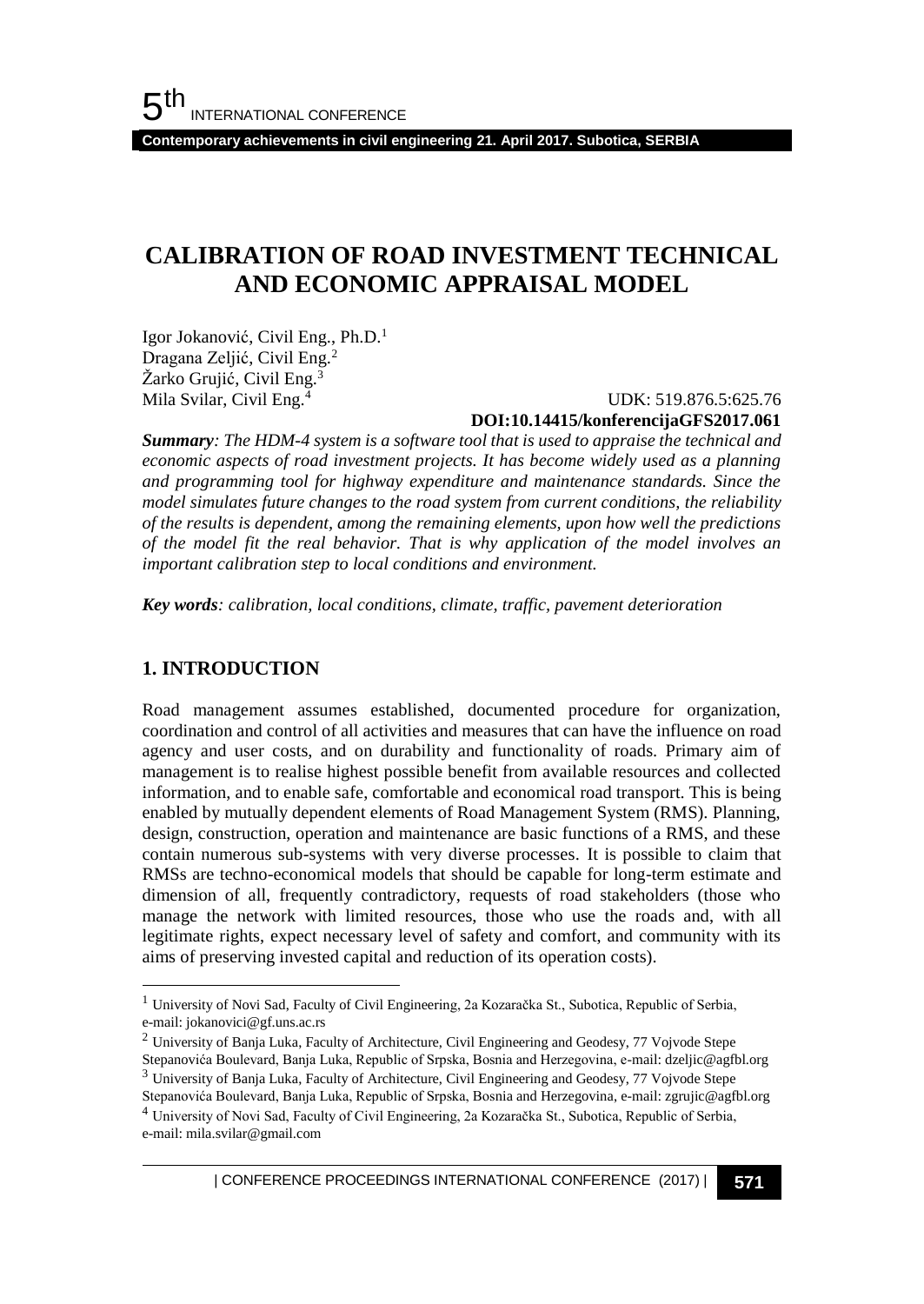# $5$ . међународна конференција **Савремена достигнућа у грађевинарству 21. април 2017. Суботица, СРБИЈА**

Although numerous systems and management models exist in the world, not even one of them can be directly and easily adopted and applied within the conditions of particular country, having diverse technical, economic, environmental and social circumstances. Experience of different countries imply that probably the first lecture to be learned from else's experience is that there is no lecture i.e. recipe, but only the general framework for establishment and operation of the system. The truth is that one management system is the concrete answer on exact problem of one region or one state road network, and it is clear that each model has to be calibrated to specific local conditions and environment.

### **2. HIGHWAY DEVELOPMENT AND MANAGEMENT MODEL**

The HDM-4 (Highway Development and Management) system is a software tool (Figure 1) that is used to appraise the technical and economic aspects of road investment projects by evaluating policies, standards and programs of road construction and maintenance. It can be basically classified as a pavement management tool, and is the recommended choice of the World Bank and other International Financing Institutions (IFIs) for technical and economic analysis of projects funded by these institutions.



*Figure 1. HDM-4 software system architecture [2]*

HDM-4 simulates physical and economic conditions over the period of analysis, usually a life cycle, for a series of construction and maintenance alternatives and scenarios, either for a given road project on a specific alignment or for groups of links on an entire network. It estimates road user benefits, infrastructure costs and externalities, including accidents, energy consumption and emissions for alternative investment strategies year-by-year for up to 40 years, discounting the future costs, if desired, at different specified discount rates, to search for the alternative with the lowest discounted total cost. Internal rates of return, net present values or first year benefits can also be determined by the model.

In order to make a comparison of alternative construction and maintenance strategies, detailed specifications of construction programs, design standards and maintenance alternatives are needed, together with unit costs, forecasted traffic volumes, and environmental conditions. The model simulates, for each road link, year-by-year, the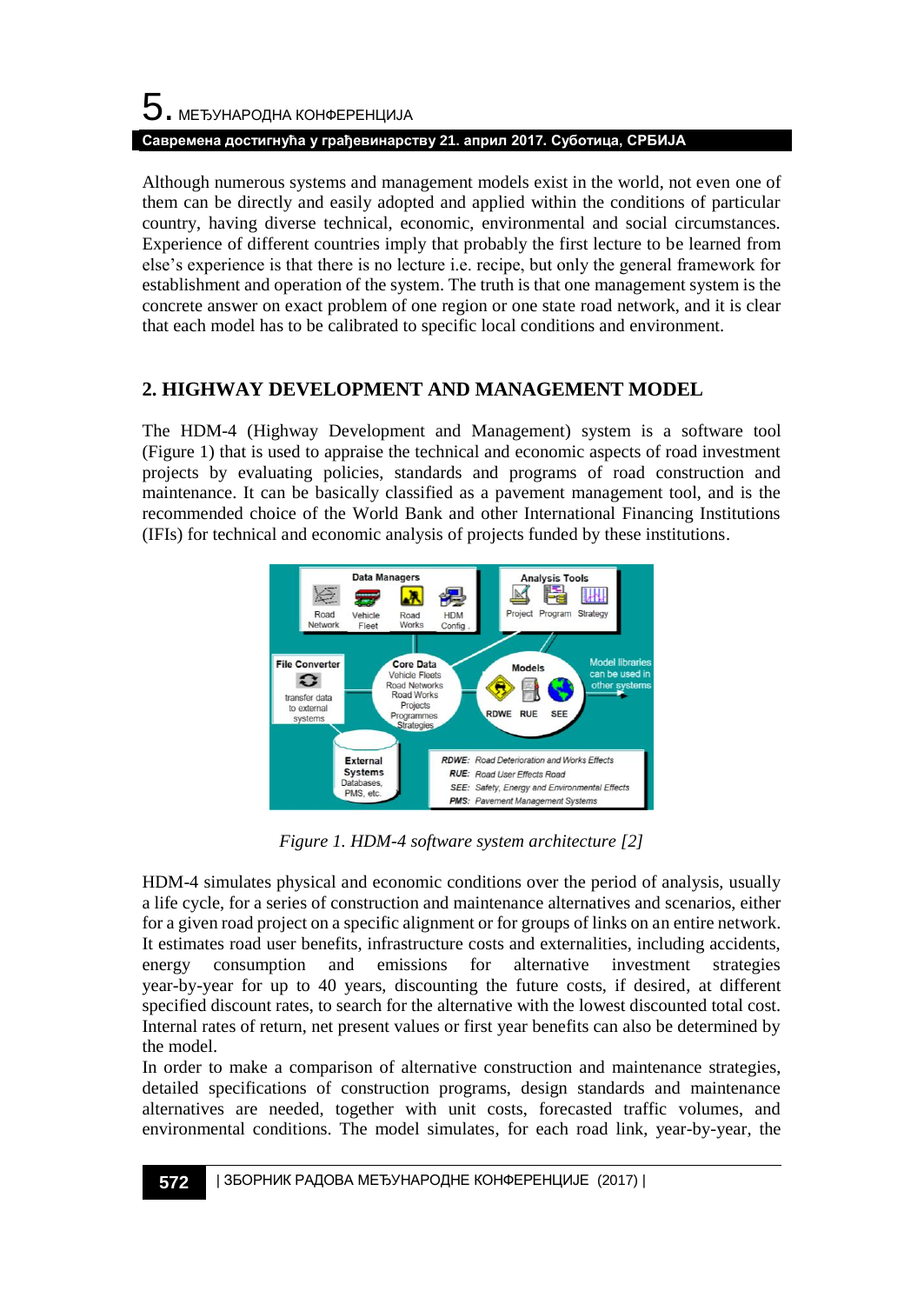#### 5 th INTERNATIONAL CONFERENCE

#### **Contemporary achievements in civil engineering 21. April 2017. Subotica, SERBIA**

pavement condition and resources used for maintenance under each strategy, as well as the vehicle speeds and physical resources consumed by vehicle operation.

Since the model simulates future changes to the road system from current conditions, the reliability of the results is dependent upon two primary considerations [1]:

- how well the data provided to the model represent the reality of current conditions and influencing factors, in the terms understood by the model;
- how well the predictions of the model fit the real behavior and the interactions between various factors for the variety of conditions to which it is applied.

Application of the model thus involves two important steps:

- Data input: a correct interpretation of the data requirements, and achieving a quality of input data that is appropriate to the desired reliability of results;
- Calibration of outputs: adjusting the model parameters to enhance how well the forecast and output represent the changes and influences over time and under various interventions.

The various models given in HDM-4 need to be calibrated for local traffic and environmental conditions. Reliable calibration factors are useful for budgeting purpose and this avoids under- or overestimates of the budget. Calibration of the HDM-4 environment to local conditions requires establishment of the following calibration parameters:

- Free flow speed: HDM-4 model calculates operation speed on the basis of traffic and road characteristics. Driver's influence is being taken onto account through the parameter called "desired speed" established by measuring the speed in a free flow;
- Hourly flow: Hourly traffic distribution describes distribution of hourly traffic flow during the year and is being used for definition of periods of different traffic volume levels. Influence of daily variation of traffic load on traffic flow is being taken into account by this way. Hourly distribution of traffic flow is defined by number of hours during the year where traffic volume reaches certain percent of Annual Average Daily Traffic (AADT);
- Speed-flow function: HDM-4 model adapts vehicle speed to traffic flow and road condition. Establishment of speed-flow function for different types of roads requires extensive studies;
- Vehicle fleet: Vehicle Operating Costs (VOCs) are being established by calculating quantities of used resources and vehicle speeds, and then multiplying them with unit price of resources to get total operating costs and travel times for each type of vehicle. Calibration procedure considers selection of representative vehicle types and establishment of their technical and economic characteristics;
- Axle load: Pavement deterioration process significantly depends on distribution of axles and loads. HDM-4 model performs prognosis of pavement deterioration taking into account the axle loads, above other parameters;
- Climate: Climate parameters are being used for establishment of pavement deterioration during time;
- Pavement deterioration: Pavement deterioration calibration module enables definition of a range of calibration coefficients for each section and for different pavement types. Pavement damage initiation and progress can be calibrated to local conditions with these coefficients.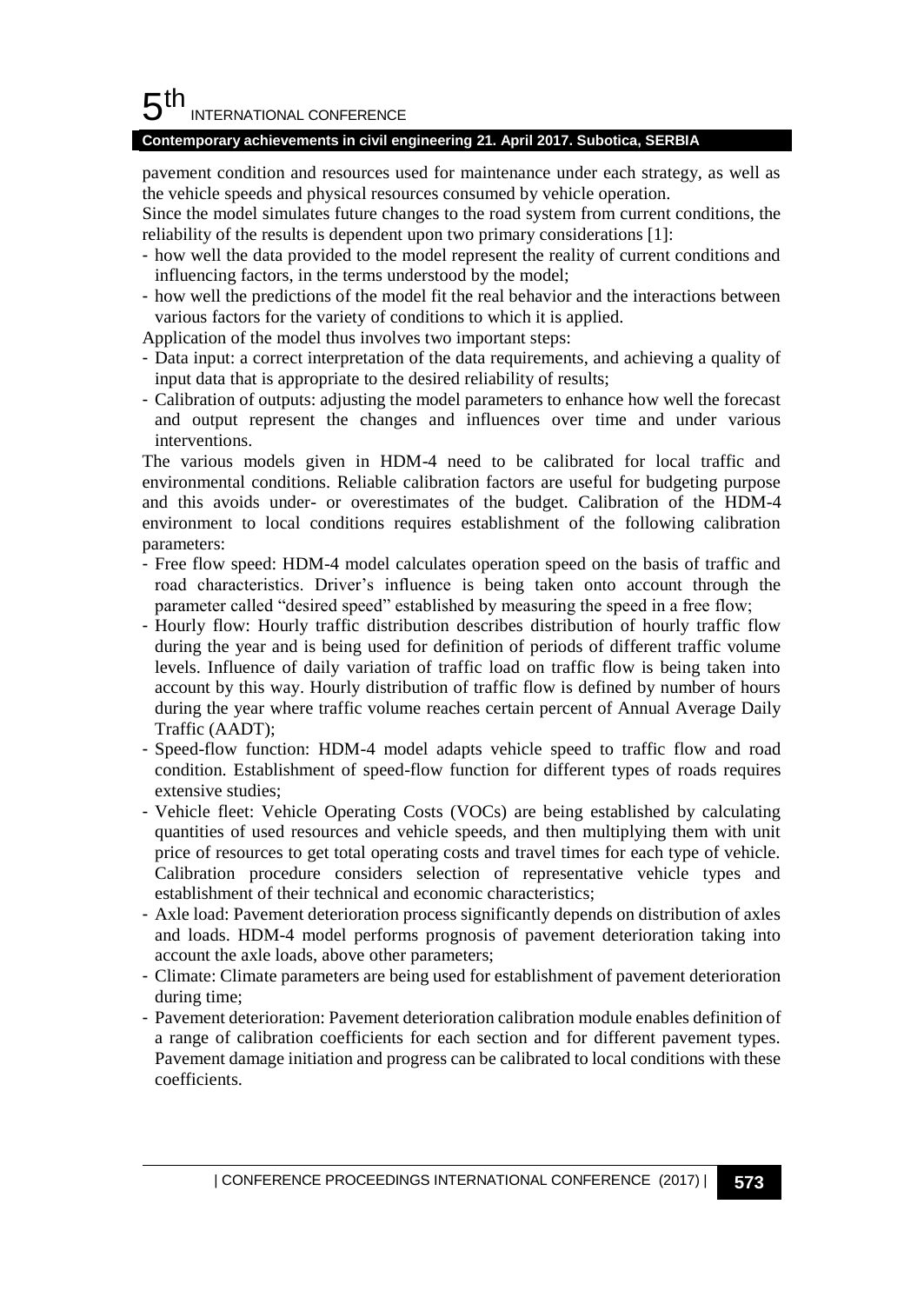#### **Савремена достигнућа у грађевинарству 21. април 2017. Суботица, СРБИЈА**

### **3. LEVELS OF CALIBRATION**

HDM-4 calibration can be performed at three levels, which involve low, moderate and major levels of effort and resources, as follows [1]:

- Level 1-Basic application: This calibration level is required for all HDM-4 analyses and addresses most critical parameters, while assuming that most of the HDM-4 default values are appropriate. It is mainly based on secondary sources and is being done through "desk" studies with best estimates and minimal field surveys;
- Level 2-Verification: Within this level, measurements are being made to verify and adjust predictions to local conditions. It requires moderate data collection and moderate precision. Adjustments are entered as input data, and typically without any software changes;
- Level 3-Adaptation: This level comprises structured research (medium-term) and advanced data collection (long-term). With this approach, trends and interactions are being evaluated by observing performance over medium- and long-term period. Major field surveys are being performed to re-quantify relationships. This may lead to alternative locally derived relationships/models.

In terms of effort, these three levels can be viewed as weeks, months and years. An analyst should be able to undertake a Level 1 calibration in about one week. For a Level 2 calibration there is an increase in the amount of effort required so it will take at least a month. Level 3 calibration requires a long-term commitment to basic data collection so its extend spans for a year or more.

### **3.1. Calibration of Traffic and Climate Parameters**

Calibration parameters related to traffic volume and vehicle speed are obtained through analysis of available traffic data (normally including volumes and flow composition) and data collected through specific studies. Update intervals of three to five years for traffic data are sufficient to obtain relevant parameters for calibration and to reflect changes in national vehicle fleet, increase/decrease of traffic load and drivers' behavior.

Climate characteristics are not changed very often and updates of climate parameters can be based on time interval not shorter than five years, but not longer than ten years. Collection of climate data is the least costly of all monitoring activities. For example, the weather and climate data recorded on airports, national weather stations and local weather news channels are usually available from the Internet. In most countries, the climate data are available in electronic and published documents from meteorological departments/offices for all of their climate regions. For the future updates of the climate parameters, a good cooperation with relevant institutions has to be established and maintained.

### **3.2. Calibration of Pavement Deterioration Models**

Pavement deterioration models present the most important part of a Pavement Management System (PMS). Pavement deterioration model expresses a function of distress level due to traffic, as well as environmental factors in sense of structural response (strains and deformations) of pavement, repeated traffic load, pavement composition, road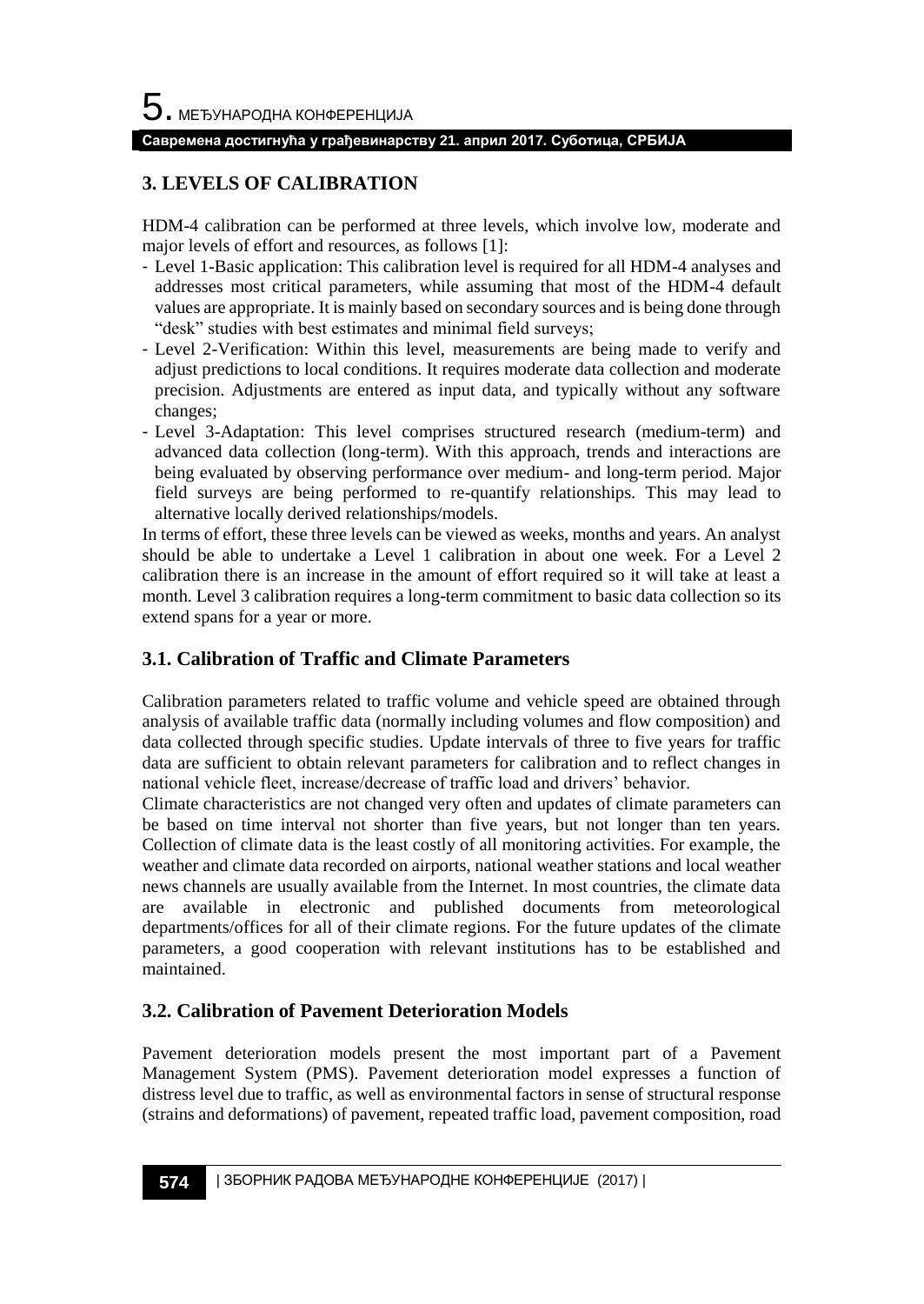#### 5 th INTERNATIONAL CONFERENCE

#### **Contemporary achievements in civil engineering 21. April 2017. Subotica, SERBIA**

geometry, and subgrade temperature and moisture. Defining and calibration of pavement deterioration models depending on combined impacts of traffic load, local climate conditions, material characteristics, as well as historical data of road construction and maintenance, could be achieved through establishment of empirical model of pavement mechanical behavior on the basis of multi-year investigations and observations/monitoring of pavement condition indicators on test sections Pavement deterioration model determined as a function of local, specific conditions, has important role in connecting construction and maintenance standards as well as road user costs through established mathematical relations of pavement deterioration. HDM-4 includes relationships for modelling road deterioration and road works effects. For each pavement type and each distress type there is a generic empirical regression model which describes how the pavement deteriorates [1, 3].

These are used for the purpose of predicting annual road condition and for evaluating road works strategies. The relationships should link standards and costs for road construction and maintenance to road user costs through road user cost models. Road deterioration is predicted through eight separate distress modes, namely: cracking, raveling, potholing, edge-break, rutting, roughness, texture depth and skid resistance.

These distresses are analyzed through following categories:

- Surface distresses: This category comprises cracking, raveling, potholing and edge-break. The first three distress modes are characterized by two phases referred to as initiation and progression. The initiation phase is the period before surfacing distress of a given mode or severity develops. The progression phase refers to the period during which the area and severity of distress increases. Edge-break is modeled only through its continuous progression;
- Structural/deformation distresses: This category comprises rutting and roughness. Deformation distress modes are continuous and represented only by progression equations. Being partly dependent upon the surfacing distress, they are computed after the change of surfacing distress in the analysis year has been calculated;
- Surface texture distresses: This category comprises texture depth and skid resistance. Surface texture distress modes are continuous and, like deformation distress modes, they are modeled only through their progression.

Each of the mentioned pavement distress types has to be modeled within HDM-4 model and represented with adequate equations containing "calibration factors", enabling adaptation and calibration of pavement deterioration models according to local conditions.

| Speed Related                                                                                                                                                                                                                                | Drainage, Shoulders, and NMT Lanes                                                                                                                                                                                                                                                        | History                                                                               | Speed Related                                                                                                                                                                           | Drainage, Shoulders, and NMT Lanes                                                                                                                          | History                           |
|----------------------------------------------------------------------------------------------------------------------------------------------------------------------------------------------------------------------------------------------|-------------------------------------------------------------------------------------------------------------------------------------------------------------------------------------------------------------------------------------------------------------------------------------------|---------------------------------------------------------------------------------------|-----------------------------------------------------------------------------------------------------------------------------------------------------------------------------------------|-------------------------------------------------------------------------------------------------------------------------------------------------------------|-----------------------------------|
| <b>Surface Distress</b>                                                                                                                                                                                                                      | Surface Texture                                                                                                                                                                                                                                                                           | <b>Structural Defects</b>                                                             | <b>Surface Distress</b>                                                                                                                                                                 | Surface Texture                                                                                                                                             | Structural Defects                |
| Calbration factors<br>Initiation<br>All structural<br>m<br>cracking:<br>Wide structural<br>cracking:<br>Transverse<br>thermal cracking:<br>Raveling:<br>Pothole:<br>Edge break:<br>Patching<br>Time lapse to<br>Twelve months v<br>patching: | Distribution of cracking<br>Progression<br>All structural cracking:<br>Transyerse themal cracking:<br>Total:<br>Wide structural cracking as a<br>percentage of All structural<br>cracking:<br>Surface Distress Retardation<br>Cracking retardation time:<br>Ravelling retardation factor: | 100<br>$\gamma_{\rm c}$<br>$\frac{9}{4}$<br>$\mathcal{U}$<br>$\frac{2}{\pi}$<br>vears | Rutting<br>Initial densification: ILI<br>Structural deterioration:<br>Plastic deformation: 10<br>Surface wear:<br>% vehicles with studded 0<br>tyres:<br>Is sat used on the road: @ yes | Structural Number<br>Structural no, due to cracking:<br>Roughness<br>Environmental coefficient: 1<br>Others<br>Effective number of lanes: 2<br>$\bullet$ no | Seasonal effects:<br>Progression: |
| Calibration factor for the structural cracking initiation model                                                                                                                                                                              |                                                                                                                                                                                                                                                                                           | OK<br>Cancel                                                                          | Calibration factor for the rutting initial densification model                                                                                                                          |                                                                                                                                                             | OK<br>Cancel                      |

*Figure 2. Default coefficient values for pavement surface and structural distresses*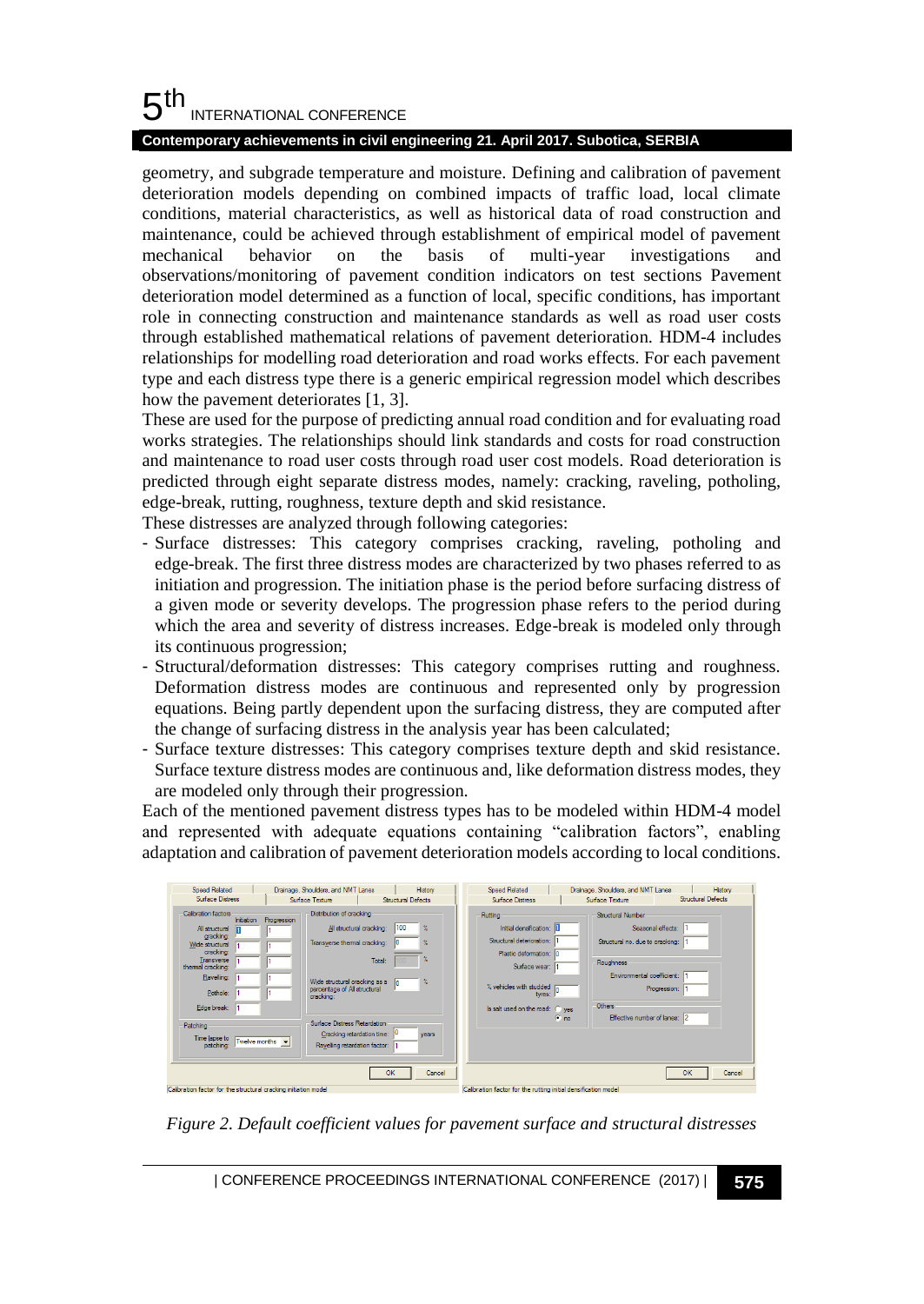To calibrate a pavement deterioration model, it is necessary to have a group of distress data that serve to represent the real performance curve; preferably the data represent a relatively long period of time.

The process of calibration consists of determining which adjustment factors achieve the best agreement between the model's prediction and the field data. Figure 2. shows default values of calibration factors for pavement surface distress models and structural pavement distress models in HDM-4 model.

### **4. APPROACH TO HDM-4 CALIBRATION**

Calibration of road deterioration models according to local conditions can be performed through multi-year monitoring of pavement condition on proposed test sections, based on predefined plan and program of periodical surveys through parametric regression data analysis [5, 14].

Calibration of pavement deterioration requires selection of 10 to 20 test sections (only paved sections to be considered), which represent road network regarding features, condition and traffic. It is common that two or more series of measurements should be performed on the test sections in the period not shorter than three years.

With every additional measurement of pavement condition indicators, the "initial" pavement performance models would be revised and verified according to increased database of pavement condition data collected from test section, resulting in improved pavement performance models, depending of local conditions. In order to verify "initial" road deterioration models, it is necessary to perform regular surveys and monitor pavement performance indicators on selected representative test sections on the road network. Development of road deterioration models should be continuous activity, with the goal for constant improvement of model characteristics and better use of available data.

Test sections should be selected for periodic inspections/observations that have to be performed twice a year during 10-years calibration period. Based on inspection results during the first five years, the preliminary pavement performance models may be developed. This represents minimal statistical sample for results analysis (5-year period during which observations on selected test sections will be performed). Period of the following five years is considered as verification of proposed performance models for individual distresses through continued inspections.

This proposed approach corresponds to Level 3-Adaptation model of calibration. Collected data should be stored in separate database on road inspections, e.g. database on road deterioration for test sections, which will allow statistical data analysis in certain time periods.It is necessary to have reliable data for selection of test sections.

Therefore, it is necessary to define parameters and criteria for identification of test sections based on which the matrix of test sections will be formed. On the other hand, it is also possible to utilize the data from main pavement surveys (3-year interval) for the same test sections, and on the basis of at least three consecutive measurements to obtain calibration factors for pavement deterioration model.

This alternative approach, with less time series of data, is compatible with Level 2- Verification model of calibration.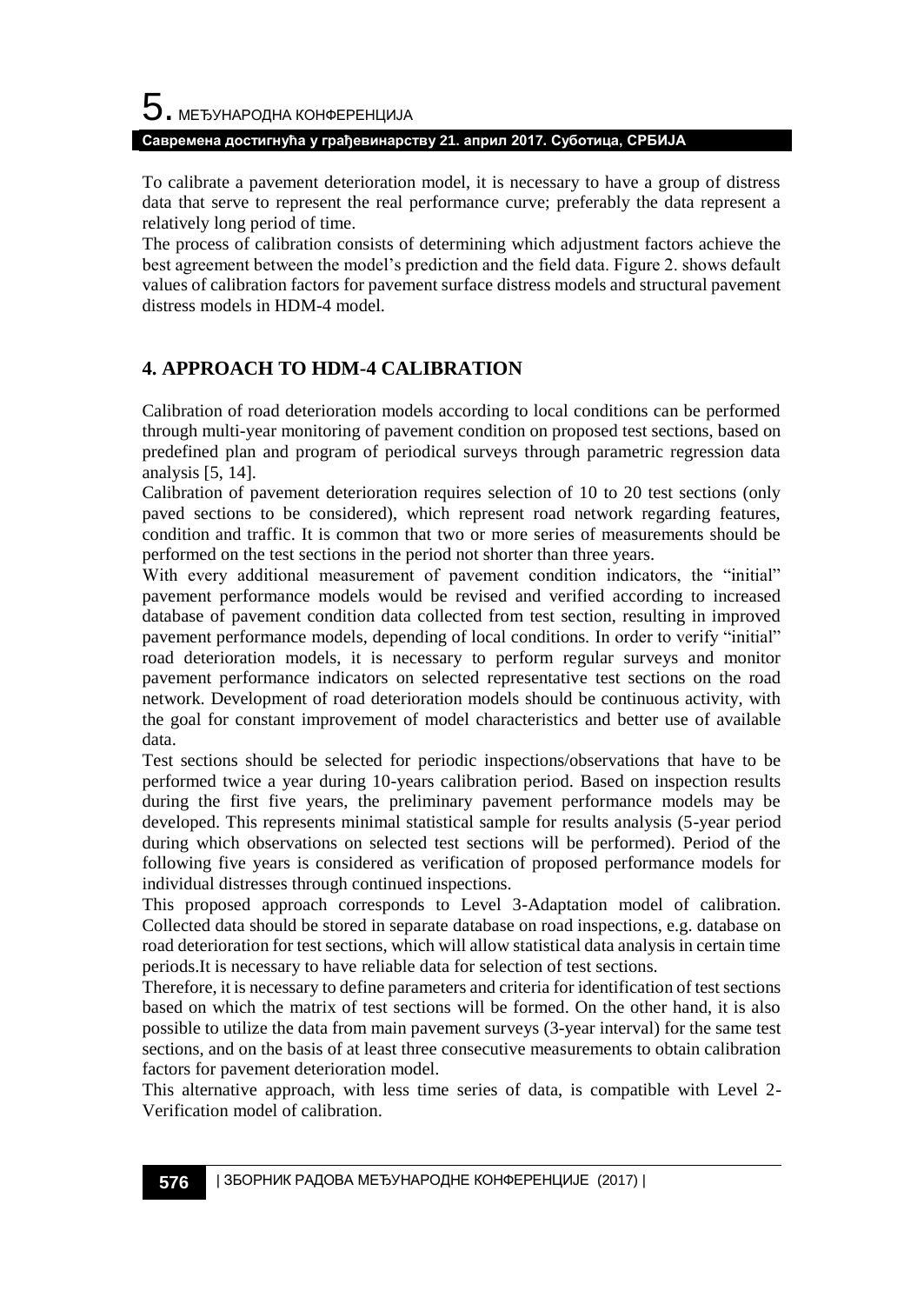**Contemporary achievements in civil engineering 21. April 2017. Subotica, SERBIA**

### **4.1. Selection of Test Sections**

Test sections should represent the road network based on pavement type, material characteristics and cumulative traffic load, as well as climate characteristics in certain zones. Having in mind difficulties that are expected in identification of test sections, the following Table 1. lists the proposed parameters for selection of test sections [5, 14].

| parameter                   | characterization   | description                                |  |  |
|-----------------------------|--------------------|--------------------------------------------|--|--|
|                             |                    | asphalt concrete on bituminous base        |  |  |
|                             | original pavement  | asphalt concrete on cement-stabilized base |  |  |
| pavement structure          | overlay            | asphalt concrete on asphalt concrete       |  |  |
|                             |                    | asphalt concrete on bituminous base        |  |  |
|                             |                    | bituminous base on bituminous base         |  |  |
| AADT                        | medium             | $AADT < 3,000$ veh/day                     |  |  |
|                             | heavy              | $AADT > 3,000$ veh/day                     |  |  |
| <b>MAP</b>                  | low (dry climate)  | $MAP < 800$ mm/year                        |  |  |
| (Mean Annual Precipitation) | high (wet climate) | $MAP > 800$ mm/year                        |  |  |
|                             | low                | $< 50$ cm                                  |  |  |
| frost penetration           | high               | $> 50$ cm                                  |  |  |
| pavement condition          | good               | < 10% distressed area                      |  |  |
|                             | fair/poor          | > 10% distressed area                      |  |  |
|                             | new                | $<$ 5 years                                |  |  |
| pavement age                | old                | $>$ 5 years                                |  |  |
|                             | regular            |                                            |  |  |
| level of maintenance        | intensified        |                                            |  |  |
|                             | no maintenance     |                                            |  |  |

*Table 1. Parameters for selection of test sections*

During identification of test sections in the field, the following criteria should be satisfied [5, 14]:

- a) Test sections should be minimum 0.5 km long (recommended 1 km). The length of test section of 1 km is recommended for roughness and deflection measurements and visual distresses survey (due to larger uniformity and validity of section, with larger length local events are eliminated);
- b) Flexible pavement, being predominant on modern roads, should be on test sections;
- c) Test section should be on straight stretch of road regarding horizontal and vertical curvature because of uniform drainage conditions for all test sections;
- d) Test sections should not be in the vicinity of intersections or local roads because of traffic distribution and proper recording of traffic loading. Therefore, it is recommended that test sections should be located in the vicinity of automated traffic counter (with classification);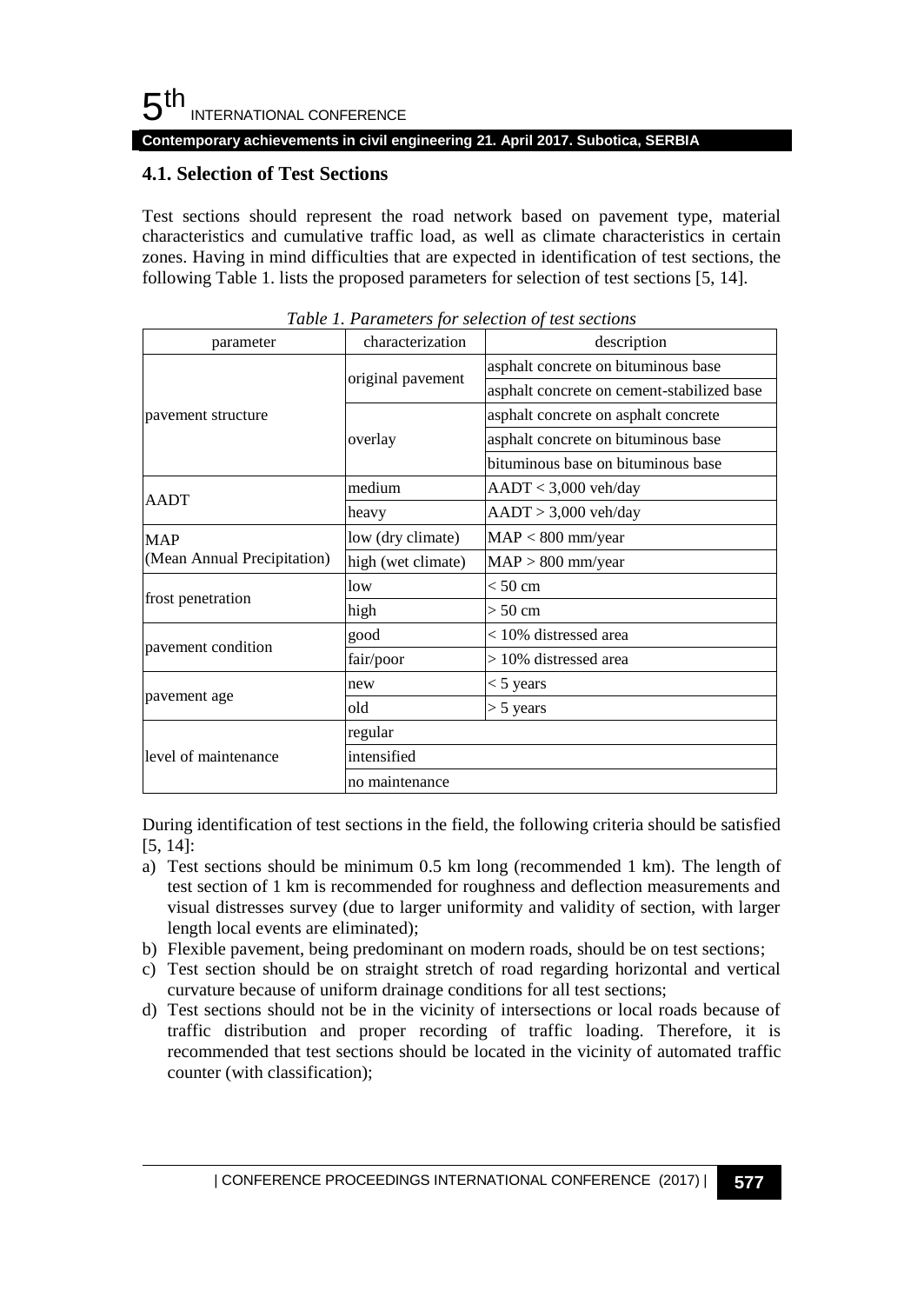# $\mathbf 5$ . међународна конференција

#### **Савремена достигнућа у грађевинарству 21. април 2017. Суботица, СРБИЈА**

- e) Test sections should not be located in urban or suburban areas, i.e. in areas where there are buildings on both sides of road, as well as in urban and suburban areas (due to sewage system and different conditions of traffic flow);
- f) Test sections in cutting should be avoided. Test sections should be on embankment of maximum height of 1.5 m. Test sections on higher embankment should be considered only in exceptional cases, if drainage conditions of surface water do not differ significantly;
- g) It is necessary to have historical data on test sections construction (for example: year of construction, geotechnical data, traffic flow composition, details on overlays /if these were performed/, year of latest overlay and details, previous investigations /as much as possible/, road maintenance techniques used, etc.);
- h) Test sections should be uniform in longitudinal and cross profile in sense of geology, subgrade, embankment height, drainage conditions, pavement condition, as much as possible;
- i) Test sections should be selected with different traffic loading regarding traffic volume and traffic composition;
- j) Test sections should be in plain terrain with maximum longitudinal grade of 4%, if possible.

To select a group of roads with sufficient characteristics, the first step is to create a matrix that, through a combination of the distinct levels of four global variables - traffic, pavement age (calculated from the date of construction or most recent rehabilitation), dominant climatic conditions and structural capacity - allows one to define the different road categories that comprise the experiment factorial. An effort has to be made to include the largest possible number of homogeneous road sections with the greatest possible difference in age in order to reconstitute performance curves with the greatest level of representation over time. A total of 15-20 sections for paved roads constitute an adequate sample size for most conversions. The total length of sections should be at least 20 km for each pavement type (i.e. bituminous paved, rigid paved). In case the calibration is also required for unpaved roads, i.e. if the significant portion of unpaved roads is being managed through the agency, the sample should contain some 10-15 sections, totaling 20 km in length.

### **4.2. Periodic Monitoring of Pavement Performance Indicators**

Periodic monitoring of pavement performance indicators for the calibration purpose should be planned with half-year intervals and should be performed in April/May and October/November every year during five years. Periodic monitoring (measurements) should contain the following parameters [5, 14]: pavement distresses; pavement roughness; pavement deflections; skid resistance and texture depth; changes in pavement transverse profile (rutting); subgrade moisture; frost depth; traffic counts with classification; axle load survey; and, with additional data (meteorological data, etc.), should provide a good information basis for verification/improvement of road deterioration models.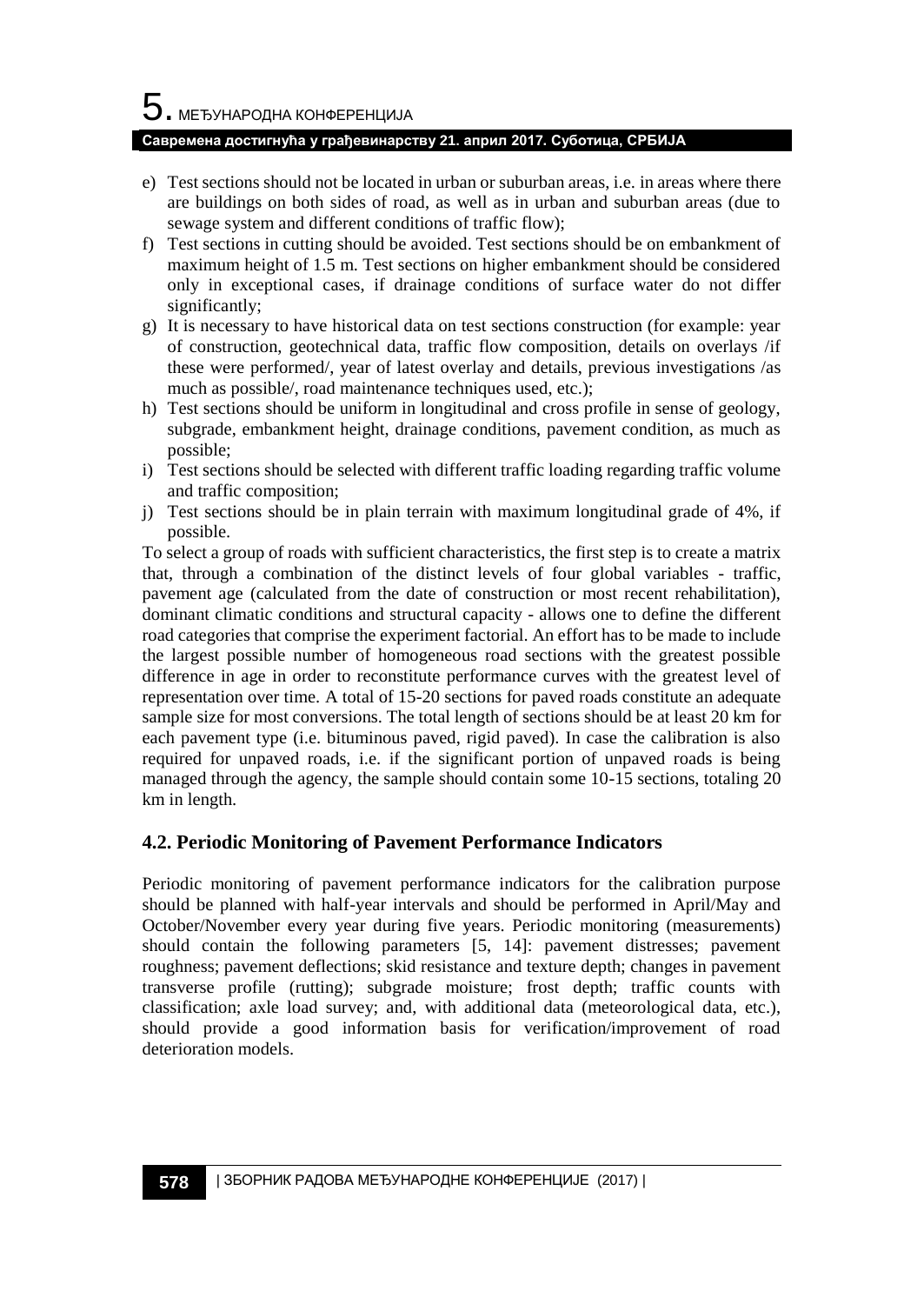#### 5 th INTERNATIONAL CONFERENCE

#### **Contemporary achievements in civil engineering 21. April 2017. Subotica, SERBIA**

### **5. CONCLUSION**

Experience shows that application of RMS on complete road network provides the possibility to establish long-term consequences of the adopted policy(ies). One of the possible modes to decide on action to be implemented relies on decision making models developed by simple comparison of observed, current condition and pre-determined standards. More sophisticated systems include theoretically based forecasts of the future performance resulting from previous investigations and either probabilistic or deterministic methods. These are based on the dynamic treatment of roads as civil engineering structures, and, by application of various probabilistic or deterministic models, they forecast road damage level, necessary works and related financial resources. Prior to using HDM-4 in any country, the system should be configured and the relevant prediction models should be calibrated to reflect local conditions. Moreover, if calibration is not carried out, the actual pavement deterioration trend and the HDM-4 predicted deterioration may show large differences. Thus, inadequate local calibrations can lead to an under- or overestimated budget for highway expenditure. The major challenges being encountered relate to availability of complete data sets for the calibration of road deterioration models.

Usually, loan support by the IFIs is being used as a tool to establish road inventory and initial condition, as well as the database, while sustainability is never secured. Moreover, planning and programming exercise is normally being done through the Level 1 calibration and establishment of the "initial" pavement deterioration models, while further steps, including continuous monitoring and improvement of initially calibrated deterioration models, are not being done.

Presented approach to calibration can be suitable for most of countries relying on the IFIs support, especially in the surrounding region throughout which the HDM-4 has been extensively used for the past several decades, and where most of the road agencies or private consultants are in possession of contemporary equipment for data collection and tracking of pavement performance.

### **REFERENCES**

- [1] Bennett, C.R., Paterson, W.D.O., A Guide to Calibration and Adaptation, Volume 5, HDM-4 Documentation Series, World Road Association, Paris, **2000.**
- [2] Kerali, H.G.R., Overview of HDM-4, Volume 1, HDM-4 Documentation Series, World Road Association, Paris, **2000.**
- [3] Odoki, J.B., Kerali, H.G.R., Analytical Framework and Model Descriptions, Volume 4, HDM-4 Documentation Series, World Road Association, Paris, **2000.**
- [4] Radović, N., Optimizacija upravljanja održavanjem autoputeva sa primerom autoputa Novi Sad-Beograd, doktorska disertacija, Fakultet tehničkih nauka, Univerzitet u Novom Sadu, Novi Sad, **2005.**
- [5] Technical Note on Calibration of HDM-4 Road Deterioration Model in Bosnia and Herzegovina, Technical assistance to the Republic of Srpska Road Directorate and the Federation of Bosnia and Herzegovina Road Directorate, Roads, Bridges and Tunnels Data Bank, Banja Luka/Sarajevo, BCEOM-Institut za ispitivanje materijala Srbije, **2005.**